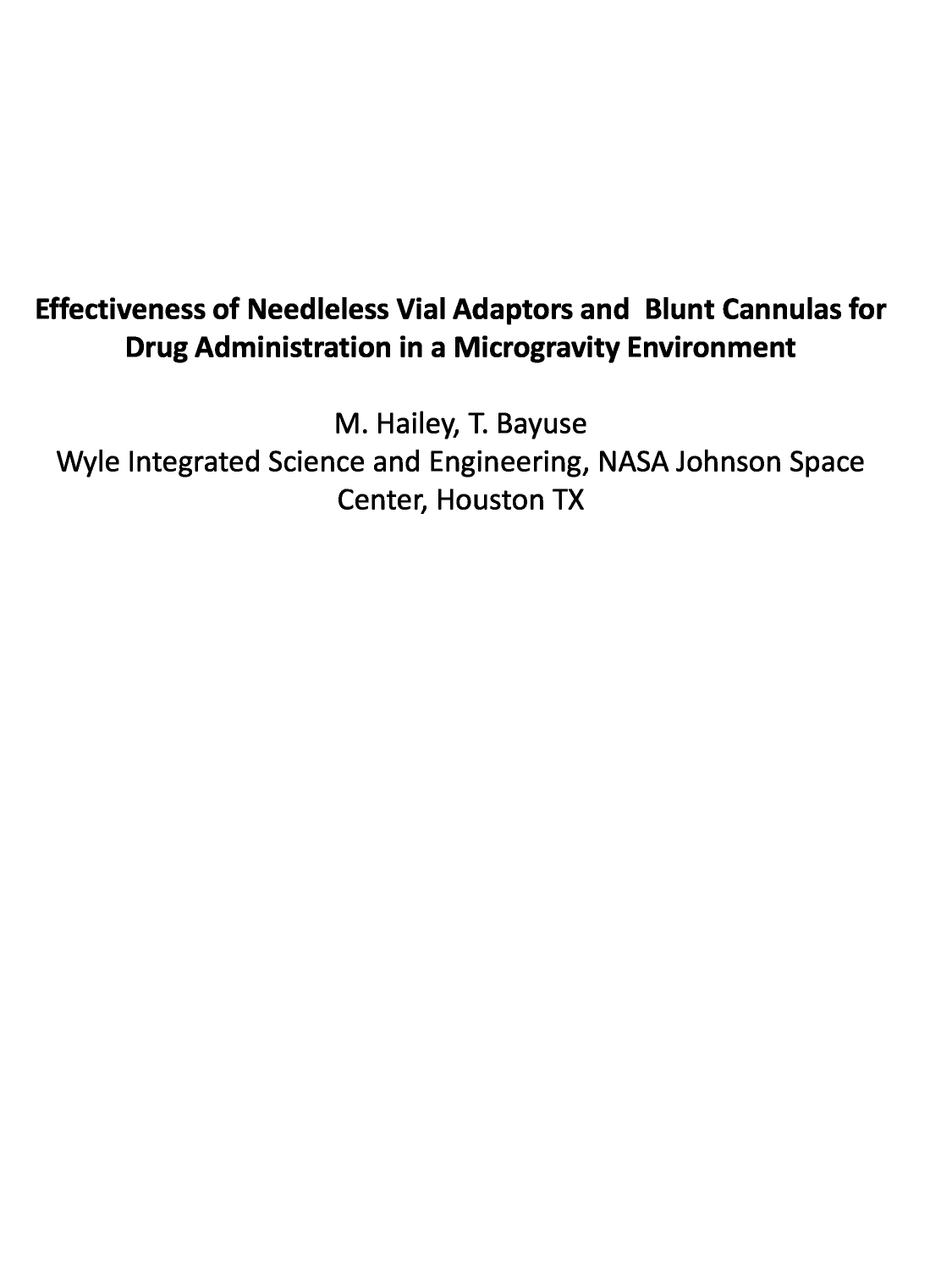Introduction:

The current system for injectable medications aboard the International Space Station (ISS) experienced a materials failure. This failure now requires a new injectable medications system to be put in place and flown.

The desire is to fly the new system in the original manufacturer's packaging. In doing so, it will allow compliance with United States Pharmacopeia (USP) guidelines as well as minimize the frequency of resupply due to medication expiration. Prefilled syringes are desired, however, the constant evolution of pharmaceutical packaging within the health care market requires flexibility in design. If the medications must be supplied in a vial, a system is required that will allow for the safe withdrawal of medication from the vial into a syringe for administration. Two microgravity flights were conducted to evaluate hardware and fluid issues related to withdrawal of medications from a vial to syringe.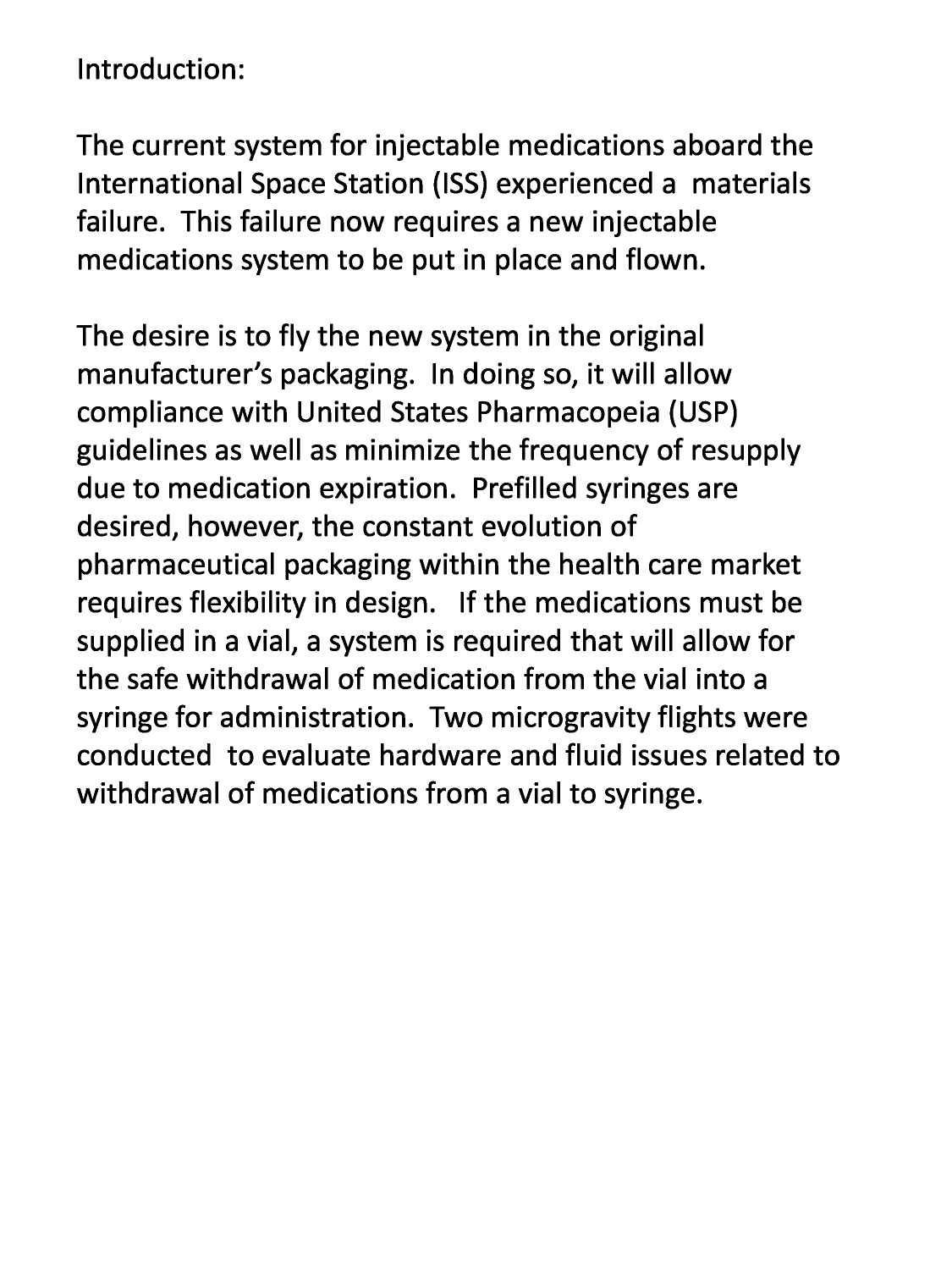Methods:

A market study was conducted with two versions of a blunt cannula and two versions of needleless vial adaptors selected for evaluation. Ground-based and reduced gravity flight evaluations were conducted using injectable medications similar to those flown currently on the ISS. Microgravity flight evaluation included 60 total parabolas spanning two flights

Parameters assessesed included:

- Ease of hardware insertion through vial septum
- •Air/Fluid isolation within the medication vial and syringe
- •Ability to withdraw the required amount of medication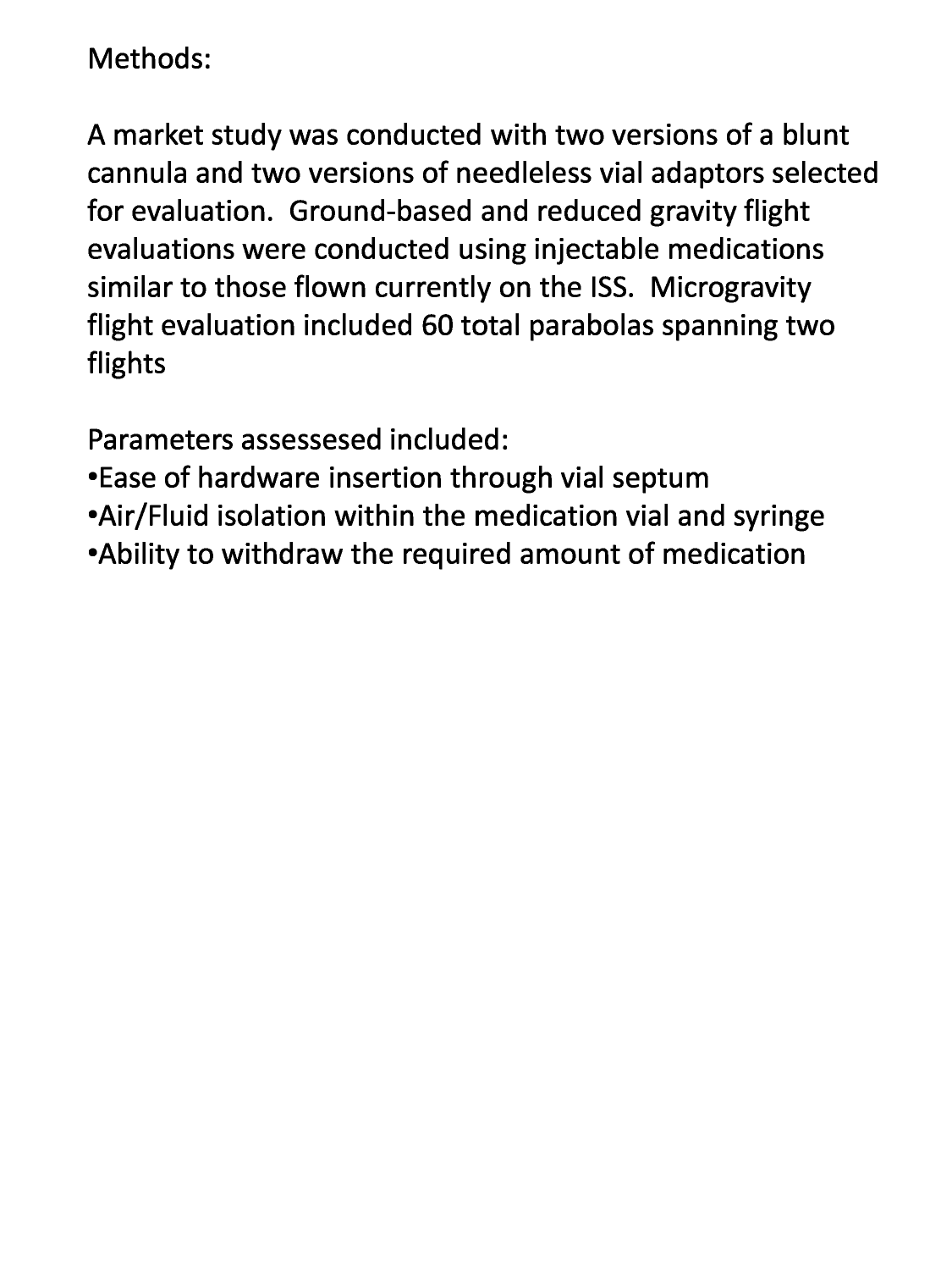Ease of Hardware insertion through vial septum  $-$  vial adaptors: Given the limitations of space within the ISS medical kits, it is desired to fly only one size vial adaptor to interface with all medication vials regardless of size. The cap vial adaptor, with its' smaller diameter spike was markedly superior in perforating the rubber septum of a vial without causing displacement that may lead to leakage. The spike vial adaptor diameter was so large that, in some instances, it totally displaced the septum of the vial causing leakage and risk of drug contamination. Neither adaptor was capable of locking securely (grasping to sides of vial top) with all size vials tested (2mL – 30mL vials).

Ease of Hardware insertion through vial septum – blunt cannulas: The plastic blunt cannula performed consistently well with septum perforation using minimal force due to the narrowed tip, which facilitated an efficient, non-coring pierce to the septum. The blunt metal cannula required greater force to push it through the vial septum. A larger diameter metal cannula (17G) requires greater force, while a smaller diameter (21g) increased the risk of bending the metal cannula during insertion. The force required for insertion also causes a noticeable disruption of fluid, thus negating the effects of a good fluid/air separation manoeuvre in microgravity.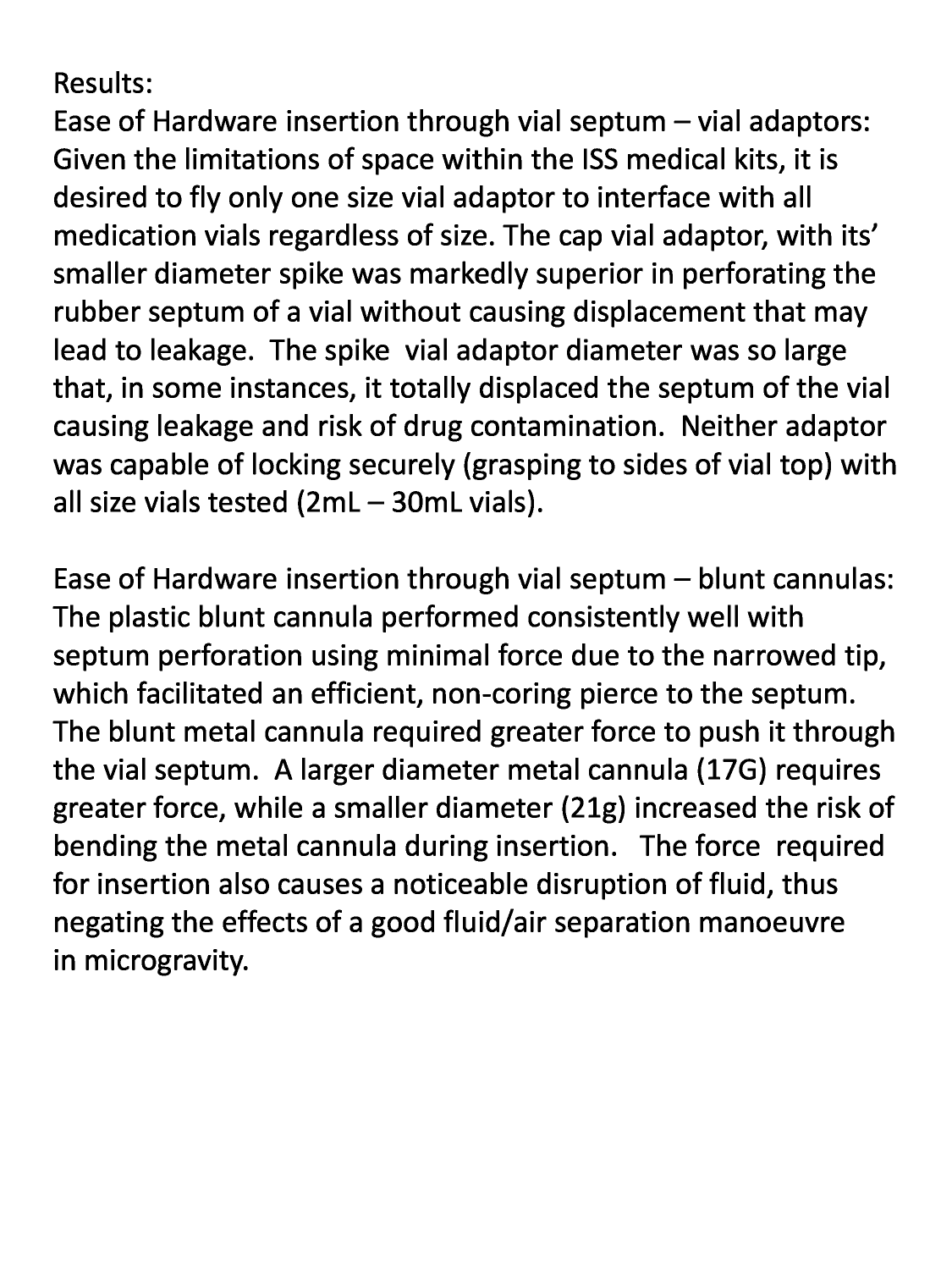Fluid Isolation in the medication vial:

Air/ fluid isolation maneuvers were used to move the medication to the septum end of vial. This isolation may be achieved in multiple ways based on the experience of the astronaut with fluid management in microgravity. If vial adaptors/blunt cannula or syringe assembly is inserted into the to vial before fluid isolation commences, the stability of this assembly should be considered in an effort to limit the risk of 'slinging off' of the vial during isolation.

Alternatively, fluid isolation can be performed prior to attaching the syringe/vial adaptor assembly.

Terrestrial practices for medication withdrawal from a nonvented vial require injection of an equivalent amount of air as the expected medication volume prior to withdrawing liquid. In microgravity, this action is still valid, however the injection of additional air into the vial creates a multitude of micro bubbles and increases the volume of medication mixed with air that then must be withdrawn to achieve the desired drug volume in syringe. This practice is more likely to be required when using vials >30mL in size and injection volumes >10mL. It is felt that based on the microgravity flight, the practice of air injection is more of a hindrance than help.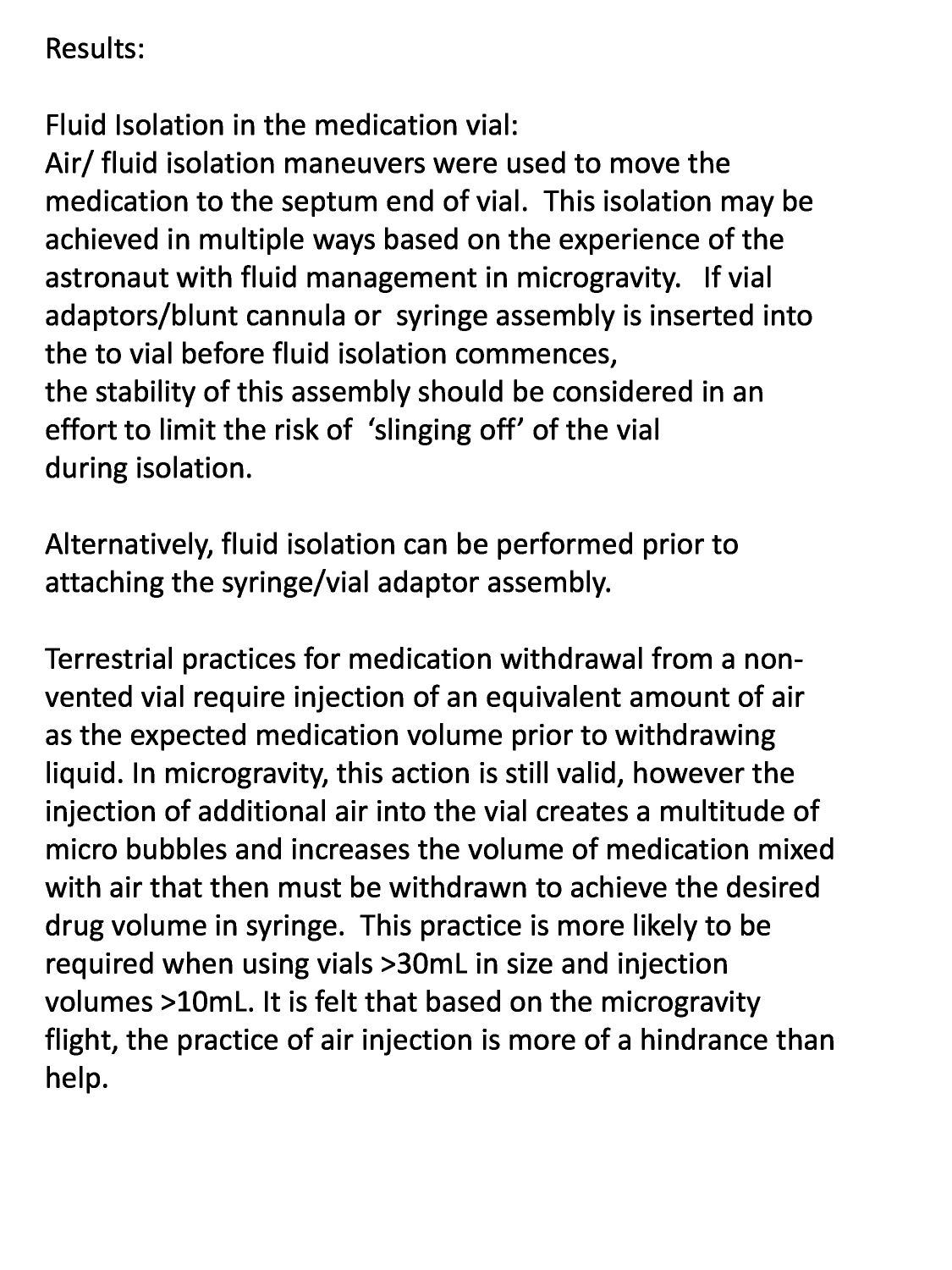Air / Fluid Separation in Syringe: Due to dead space within vial adaptors, blunt cannulas, and syringes, some air will inevitably be mixed into medications as they are withdrawn into a syringe, despite effective fluid isolation in the vial. This air, combined with any micro bubbles that are possibly still in the solution, will require a second effort to isolate fluid in the syringe before the medication can be administered. Selection of a syringe size larger than the volume required is considered to be helpful so that a larger volume than necessary may be withdrawn. This can be followed by fluid and air isolation in the syringe with the extra air ejected before administering the medication.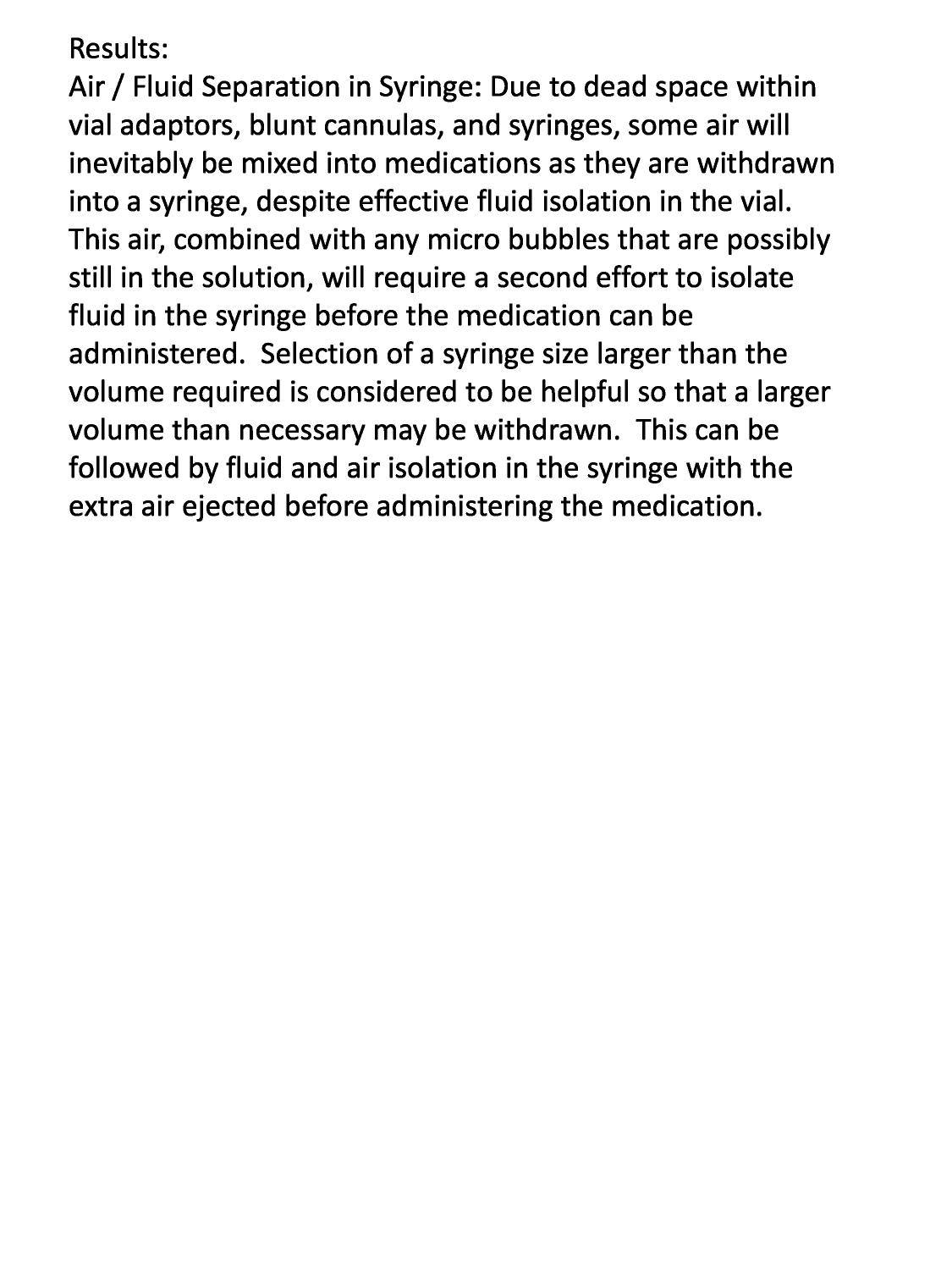Ability to withdraw the required amount of medication - vial adaptors:

Needleless vial adaptors are appropriate for use with multidose vials as their large volume puts most of the required medication volume at the location of the fixed position vial spike. However, single dose medication vials with volumes <5 mL posed a greater challenge in accessing the entire drug volume required for administration. At issue is the manufacturer's air bubble in the vial; in microgravity, this air bubble traps fluid along the sides and base of the vial despite effective air/fluid separation before withdrawal of the medication. Terrestrially, any fluid that is not immediately at the septum may be 'chased' using a needle that can be manipulated to the liquid bubble. The vial adaptors also were limiting because of their spike length in relation to the total length of the medication vial and volume of medication.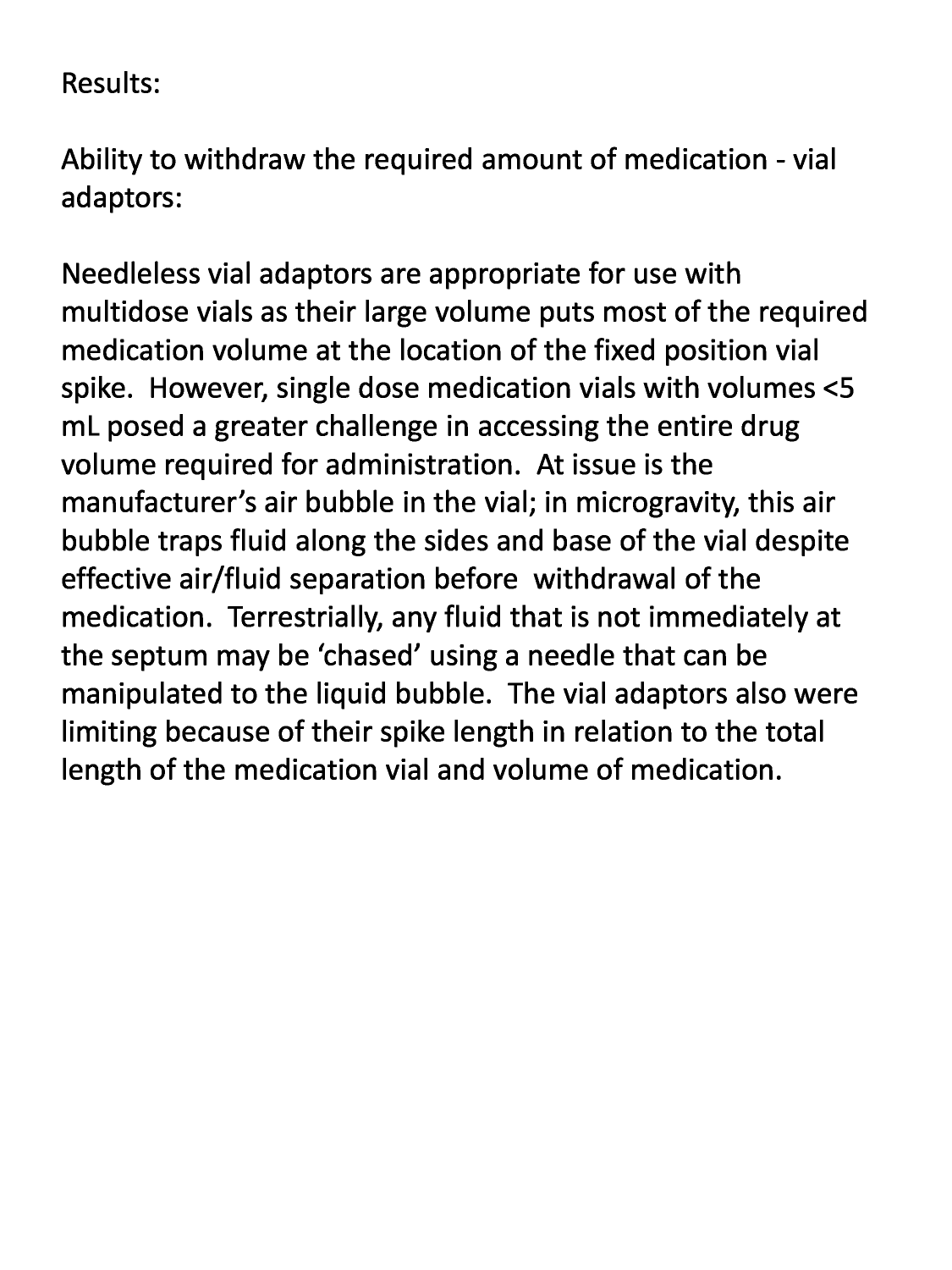## Ability to withdraw the required amount of medication — blunt cannula:

In-flight evaluation of the capabilities of the blunt cannulas was inconsistent. While the metal cannula was capable of reaching the bottom corners of the </=3mL vials , the plastic cannula was still capable of manipulation to the sides of the vial which, with repeated air/fluid isolation attempts, enabled the withdrawal of the desired volume. However, problems with shorter than normal parabolas and the need for repeated fluid air isolation attempts provided inconsistent results that point to one device over the other. Both the metal and plastic blunt cannula were capable of withdrawing the required volume from the vials. It is therefore hypothesized that either cannula would perform as desired given appropriate time for repeated air /fluid separation.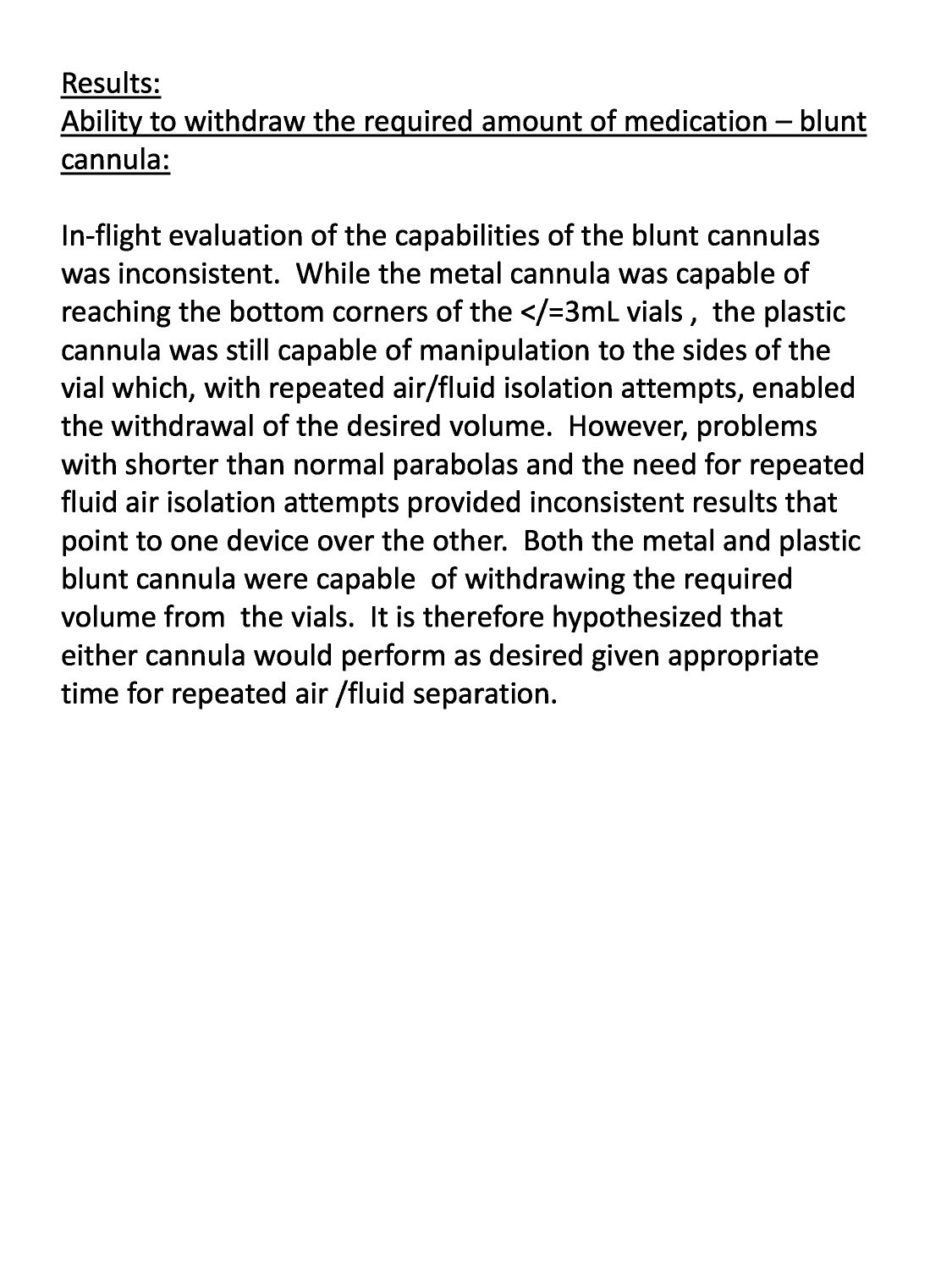Conclusions — Vial Adaptor :

While advantages were observed for both pieces of hardware, it was felt that the cap vial adaptor was the superior choice of the two pieces of hardware. Its advantages include the cap, which serves as a physical barrier between the septum and the environment, which would be helpful when considering that multidose vials might be restowed within the ISS Medical Kits. Additionally, its smaller diameter spike is markedly superior in perforating the rubber septum without causing displacement, thereby limiting leakage. Additionally, it has a very small dead space in comparison to the spike vial adaptor, which limits the introduction of unnecessary air into the syringe.

Conclusions — Blunt Cannulas:

Plastic tip and blunt metal cannulas both facilitate the effective removal of medication from single dose medication vials </=3mL. However, the plastic blunt cannula is preferred for its ease of perforation of the vial septum, limiting the risk of damage to the cannula or vial septum as seen with the different sizes of blunt metal cannulas.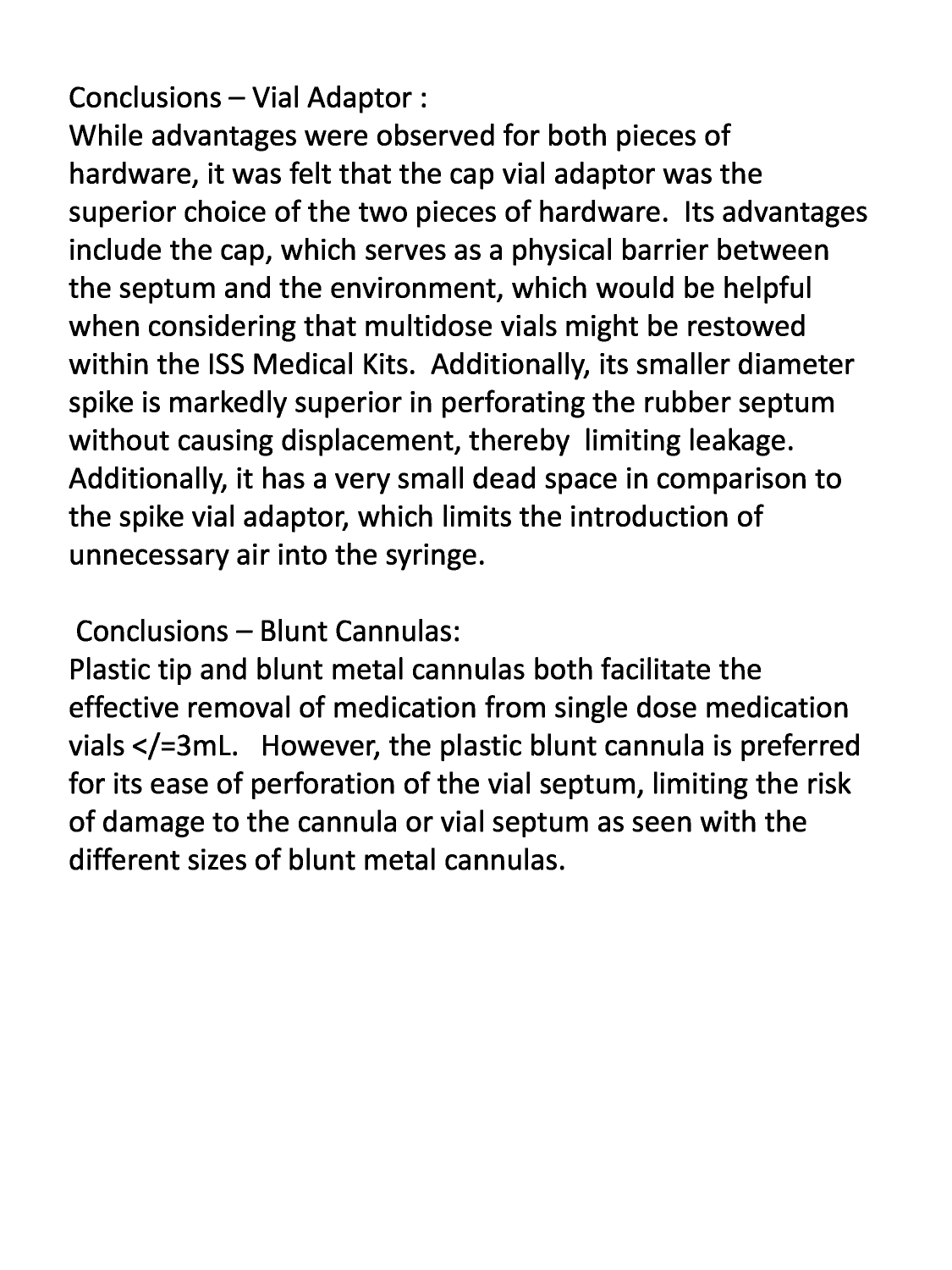## Recommendations

If one device is required to withdraw all medications from a vial, we recommend flying the plastic blunt cannula. This hardware would allow efficient access through the vial septum and the ability to retrieve a required volume from a vial.

However, if allowed, and if space for more than one access device is permitted, we would recommend the plastic blunt cannula for single dose vials and the cap vial adaptor for multidose vials. This cap vial adaptor would then provide physical protection to the vial septum while allowing multiple syringe access to the vial without repeated septum punctures.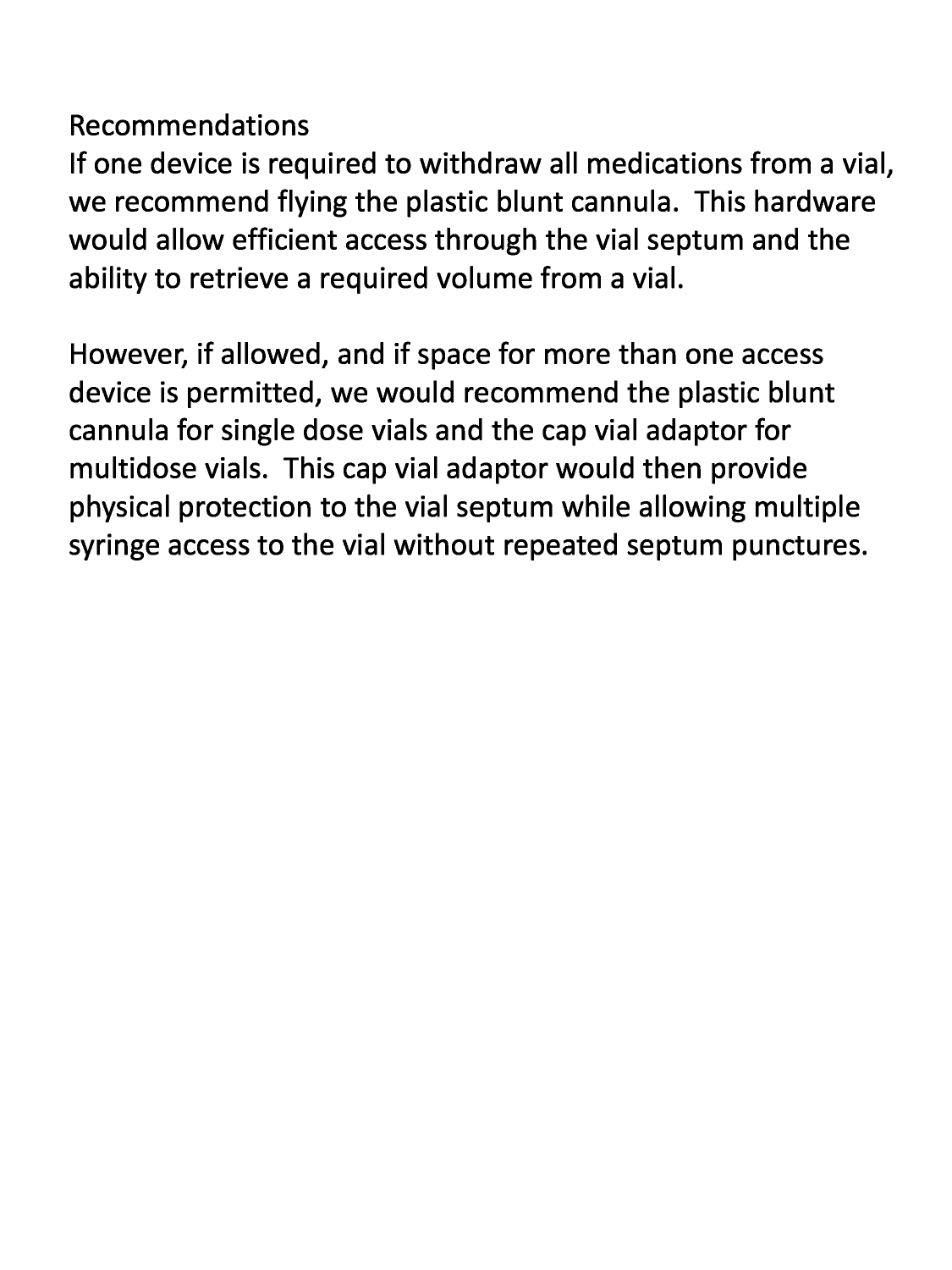

## Metal Blunt Cannula Plastic Blunt Cannula









# Cap Vial Adaptor Spike Vial Adaptor